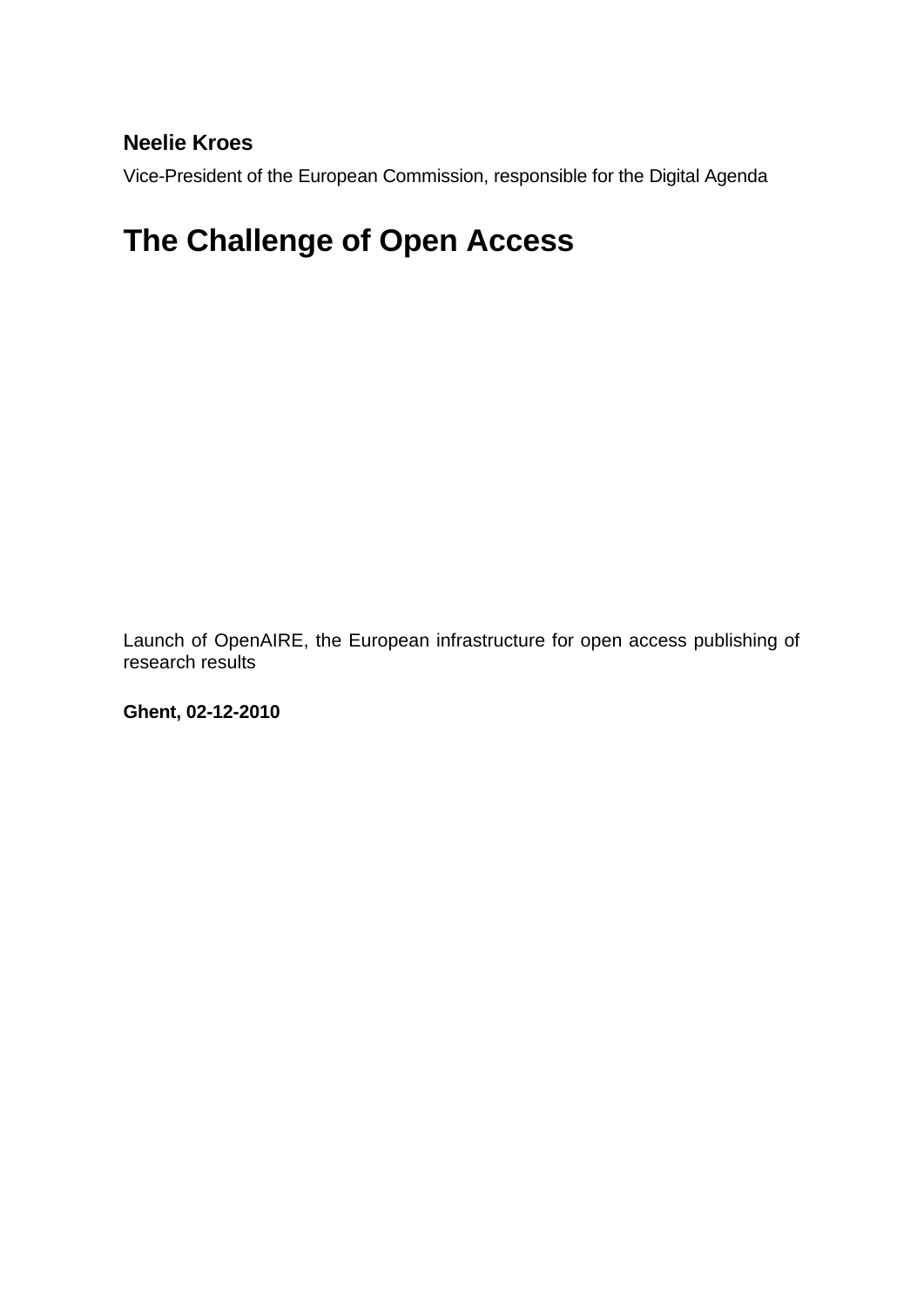Ladies and Gentlemen,

I am very grateful to the Ghent University and the OpenAIRE project for inviting me to address you today. It feels appropriate to talk about open access to scientific information next to this impressive tower of knowledge called Boekentoren. With its outline visible from far away and with its millions of books it symbolises knowledge sharing as the engine of the scientific process.

Free online access to peer-reviewed scientific publications has emerged as a potent ingredient of this process of sharing. This is because knowledge grows when shared. Thus wider participation means better science. This principle is widely accepted in the scientific community, although many individual scientists are still slow to put it in practice.

I like to see open access as an opportunity. It is an opportunity to enhance the communication within the scientific community, and especially across disciplines. It is also an opportunity to disseminate the results of research more efficiently. Isn't it an excellent example of Information and Communication Technologies in the service of scientific progress?

I don't want to go into technical details but I want to stress that this means much more than just downloading articles in PDF.

It also means new ways of indexing, annotating, ordering and linking research results – and new methods to automate all this. I am convinced that we will see new services developing on top of the information infrastructure open access provides.

Open access can also encourage and enable greater engagement of society in science. Contributions by amateur scientists are already greatly valued in some scientific domains. These "citizen-scientists" provide valuable observations in astronomy and biodiversity research. For example, thousands of volunteers are participating in biodiversity monitoring. They are contributing their observations using platforms like the Swedish Species Gateway.

Open access also helps reaching the wider public whose access to the results of science is difficult - if not impossible -without it. For example, research results on rare diseases become available to patients and their families. By the way, this may well give an extra boost to the dissemination of knowledge among professionals such as doctors.

Open access can also foster innovation even beyond the scientific community. Access to basic research by creative enterprises and individuals is yet another example.

But above all, open access to scientific information is important because it helps citizens to their right to have access to knowledge produced using public funds. It is the responsibility of all those holding a public office to protect this right and to take all the measures required to maximise the return on public funding that open access can deliver. The open access Pilot in the EU's Seventh Framework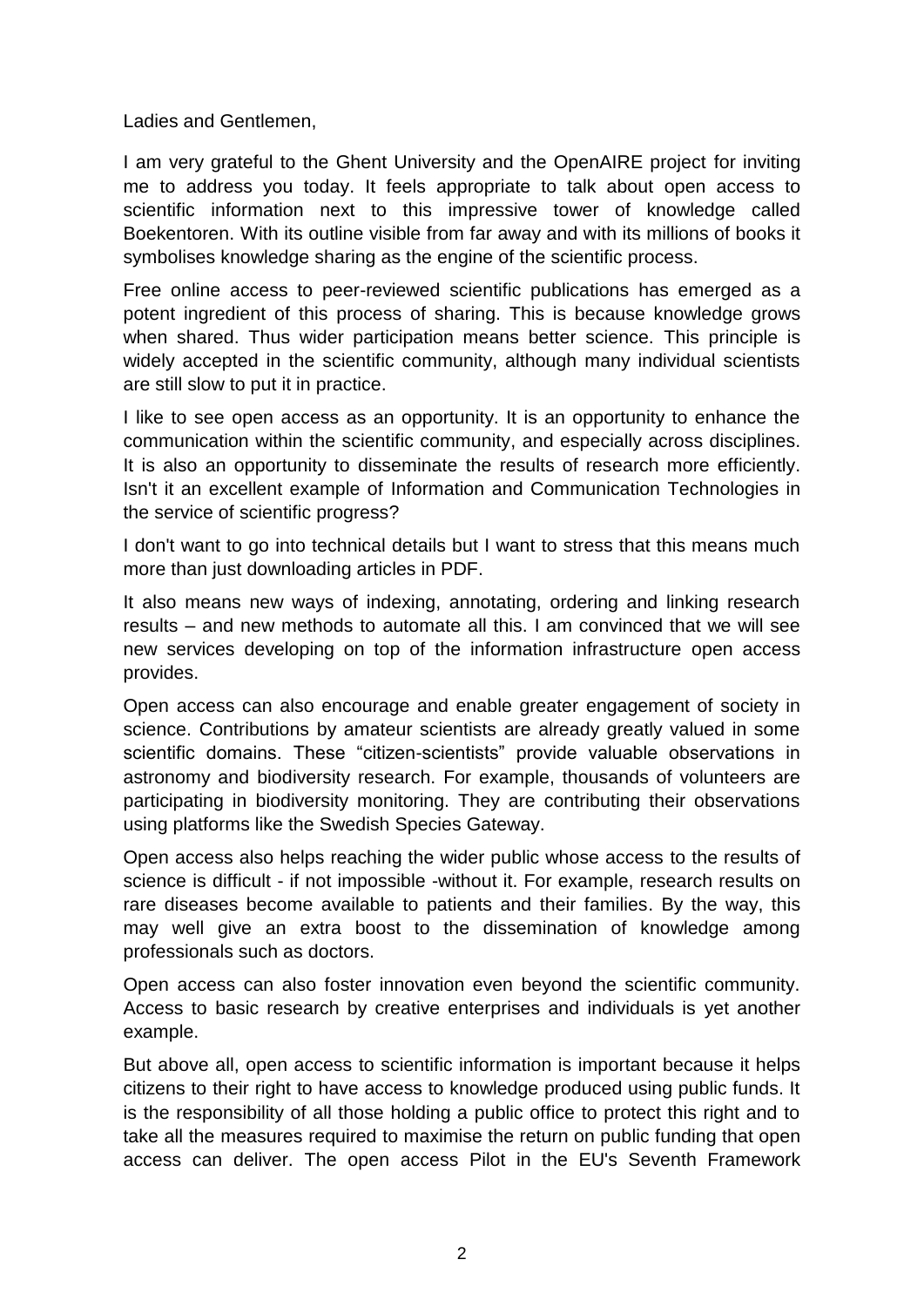Programme for Research is one such measure, and the OpenAIRE infrastructure has been created to help ensure the success of this measure by making it easy to deposit articles.

The right to access freely the results of science does not only benefit citizens but also the public funding bodies. I believe public scrutiny of research results will improve how we allocate research funds. It will also increase the citizens' confidence in research spending. The long-term effect will be to help governments to make the investments we need to secure a sustainable and inclusive future. open access can thus be understood as supporting the Open Government principle, helping to bring about better public services.

Open access is a legal and technical reality today. The question is no longer "if" we should have open access. The question is about "how" we should develop it further and promote it.

This "how" is indeed a challenge. It is an organisational and business challenge as the internet revolution disrupts the established models for scholarly dissemination. open access is also a social challenge. *As with all revolutions, the privileges of gatekeepers are revealed and put in doubt. Both knowledge producers and gatekeepers– the publishers and those doing the science - are forced to rethink their roles*. All stakeholders will need to participate in this change. Also the funding bodies have an important role because they must ensure that deposit obligations are honoured.

We should not get bogged down in unfruitful debates emanating from the remnants of the past; we should rather see the vast opportunities on offer.

We are talking about open access to scientific articles. But we should not ignore that open access to **scientific data** opens a further wide spectrum of opportunities. New information and knowledge applied in new ways is the very heart of innovation after all.

I am not naive about this. There are many challenges, especially when data is included in the picture. Ownership, efficient access, trust, interoperability, security and long-term preservation of data are just a few examples of the many complex challenges we will need to address in the near future.

We must also realise that truly free access to scientific data is not possible without a coordinated effort of European and global stakeholders to build and sustain an underlying seamless and trusted infrastructure.

Open access to scientific information - data and publications - will be one of the main topics addressed in a Communication by the Commission in 2011. The Commission is ready to take a leading role in coordinating the required efforts on a European level.

We have reasons to be confident: the history of e-infrastructures in the European Union is a success story. Many projects funded by EU Member states and the European Commission have made it possible for European scientists to use